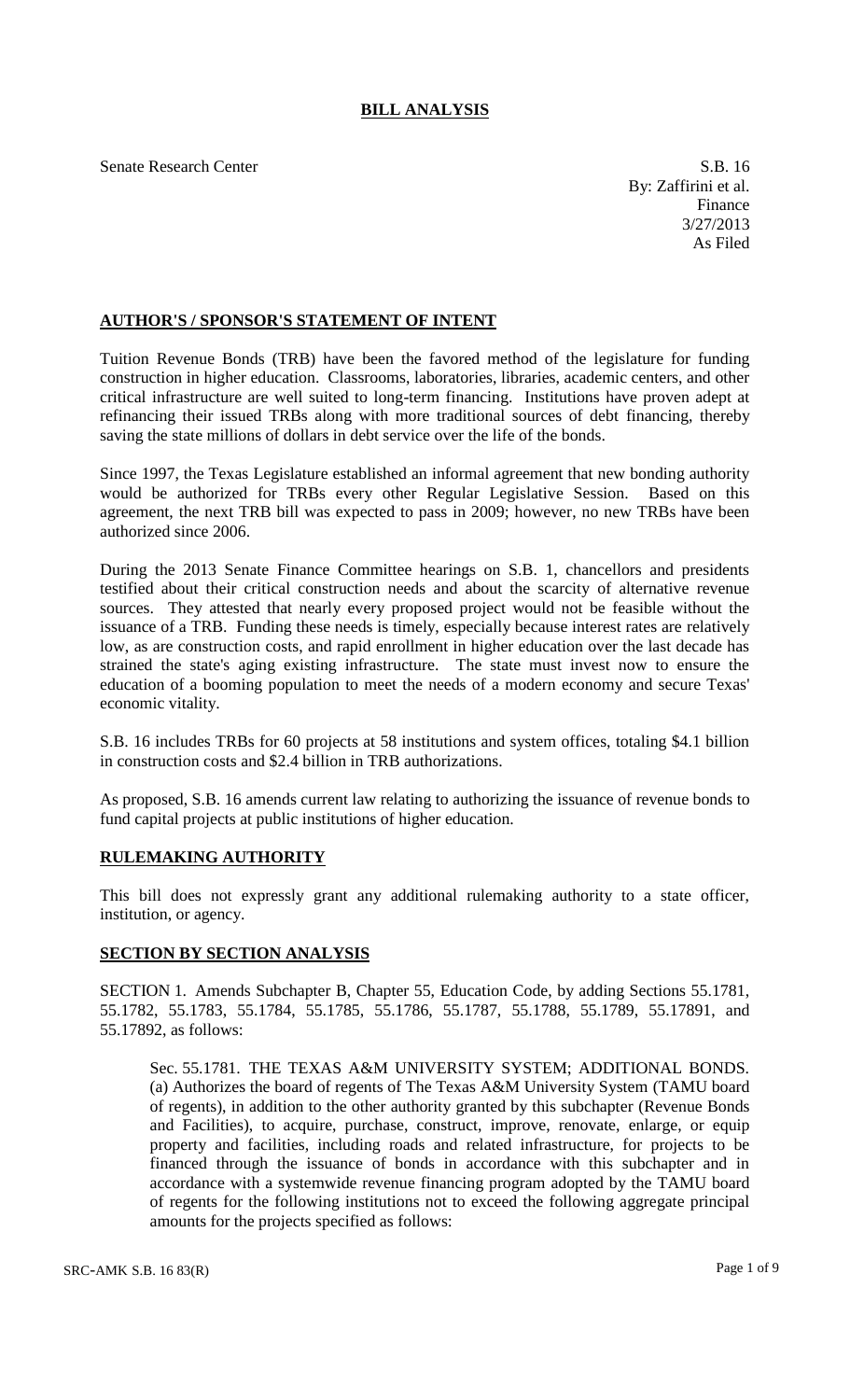(1) Texas A&M University--Commerce, \$45 million for a library and technology center;

(2) Texas A&M University--Corpus Christi, \$75 million for a life sciences research building;

(3) Texas A&M University--Kingsville, \$42 million for music building expansion and renovation of Jones Auditorium;

(4) Texas A&M University--Texarkana, \$46 million for an academic and laboratory learning center;

(5) West Texas A&M University, \$12 million for the Amarillo Center;

(6) The Texas A&M University System Health Science Center:

(A) \$9 million for facilities in Round Rock, Texas;

(B) \$45 million for a research building in Temple, Texas; and

(C) \$80 million for an education center and research building in Dallas, Texas; and

(7) Texas A&M International University:

(A) \$52 million for library renovation, additional instructional spaces, and a support services building; and

(B) \$11 million for an addition to the science center.

(b) Authorizes the TAMU board of regents, if the TAMU board of regents authorizes and pledges additional funds available to the TAMU board of regents, other than revenues described by Subsection (c) or money available by legislative appropriation and other than funds from the sale of bonds payable from those revenues or appropriations, in an amount equal to one-half of the amount specified for each project authorized below, in addition to the other authority granted by this subchapter, to acquire, purchase, construct, improve, renovate, enlarge, or equip property and facilities, including roads and related infrastructure, for projects to be financed through the issuance of bonds in accordance with this subchapter and in accordance with a systemwide revenue financing program adopted by the TAMU board of regents for the following institutions not to exceed the following aggregate principal amounts for the projects specified as follows:

(1) Prairie View A&M University, \$5,333,333 for critical deferred maintenance;

(2) Tarleton State University, \$43,333,333 for the Gates Agriculture and Business Building;

(3) Texas A&M University, \$53,333,333 for a biocontainment research facility;

(4) Texas A&M University at Galveston, \$30,666,667 for an academic building;

(5) Texas A&M University--Central Texas, \$33,333,333 for a science, health science, and wellness building; and

(6) Texas A&M University--San Antonio: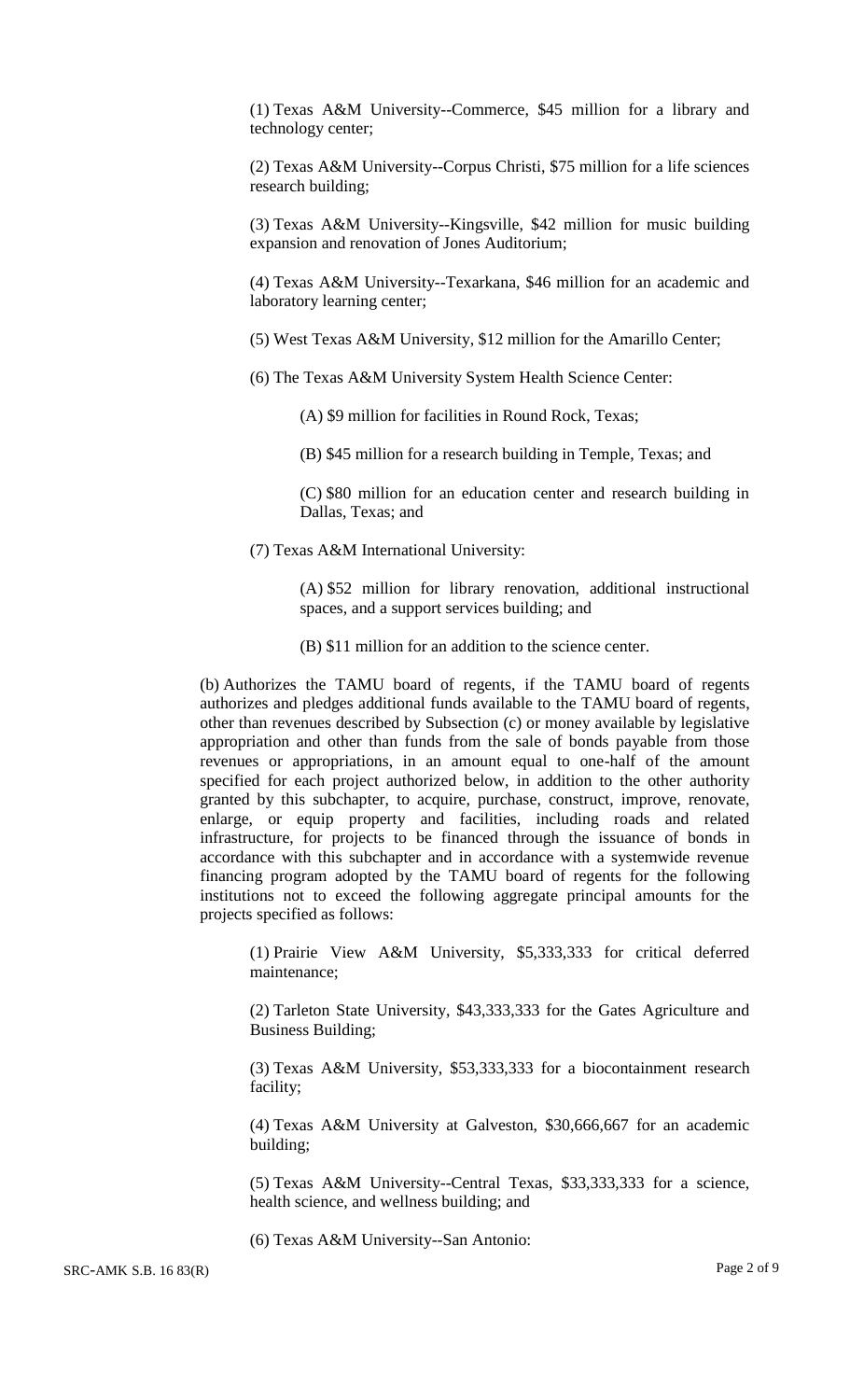(A) \$46,666,667 for a science and technology building; and

(B) \$11 million for a central and physical plant building.

(c) Authorizes the TAMU board of regents to pledge irrevocably to the payment of bonds authorized by this section all or any part of the revenue funds of an institution, branch, or entity of The Texas A&M University System, including student tuition charges. Prohibits the amount of a pledge made under this subsection from being reduced or abrogated while the bonds for which the pledge is made, or bonds issued to refund those bonds, are outstanding.

(d) Prohibits the TAMU board of regents from issuing bonds under Subsection (a) until the TAMU board of regents makes the pledge of additional funds required to issue bonds under Subsection (b).

Sec. 55.1782. THE UNIVERSITY OF TEXAS SYSTEM; ADDITIONAL BONDS. (a) Authorizes the board of regents of The University of Texas System (UT board of regents), in addition to the other authority granted by this subchapter, to acquire, purchase, construct, improve, renovate, enlarge, or equip property and facilities, including roads and related infrastructure, for projects to be financed through the issuance of bonds in accordance with this subchapter and in accordance with a systemwide revenue financing program adopted by the UT board of regents for the following institutions not to exceed the following aggregate principal amounts for the projects specified as follows:

> (1) The University of Texas at Austin, \$95 million for an engineering education and research center;

> (2) The University of Texas at Brownsville, \$60 million for a new campus;

> (3) The University of Texas--Pan American, \$98 million for Science Building II;

> (4) The University of Texas Southwestern Medical Center at Dallas, \$60 million for north campus Phase VI vivarium and research facilities;

> (5) The University of Texas Health Science Center at San Antonio, \$6 million for a South Texas diabetes institute;

> (6) The University of Texas M. D. Anderson Cancer Center, \$50 million for a personalized cancer care building; and

> (7) The University of Texas Medical Branch at Galveston, \$40 million for a health education center.

(b) Authorizes the UT board of regents, if the UT board of regents authorizes and pledges additional funds available to the UT board of regents, other than revenues described by Subsection (c) or money available by legislative appropriation and other than funds from the sale of bonds payable from those revenues or appropriations, in an amount equal to the amount specified for each project authorized below, in addition to the other authority granted by this subchapter, to acquire, purchase, construct, improve, renovate, enlarge, or equip property and facilities, including roads and related infrastructure, for projects to be financed through the issuance of bonds in accordance with this subchapter and in accordance with a systemwide revenue financing program adopted by the UT board of regents for the following institutions not to exceed the following aggregate principal amounts for the projects specified as follows: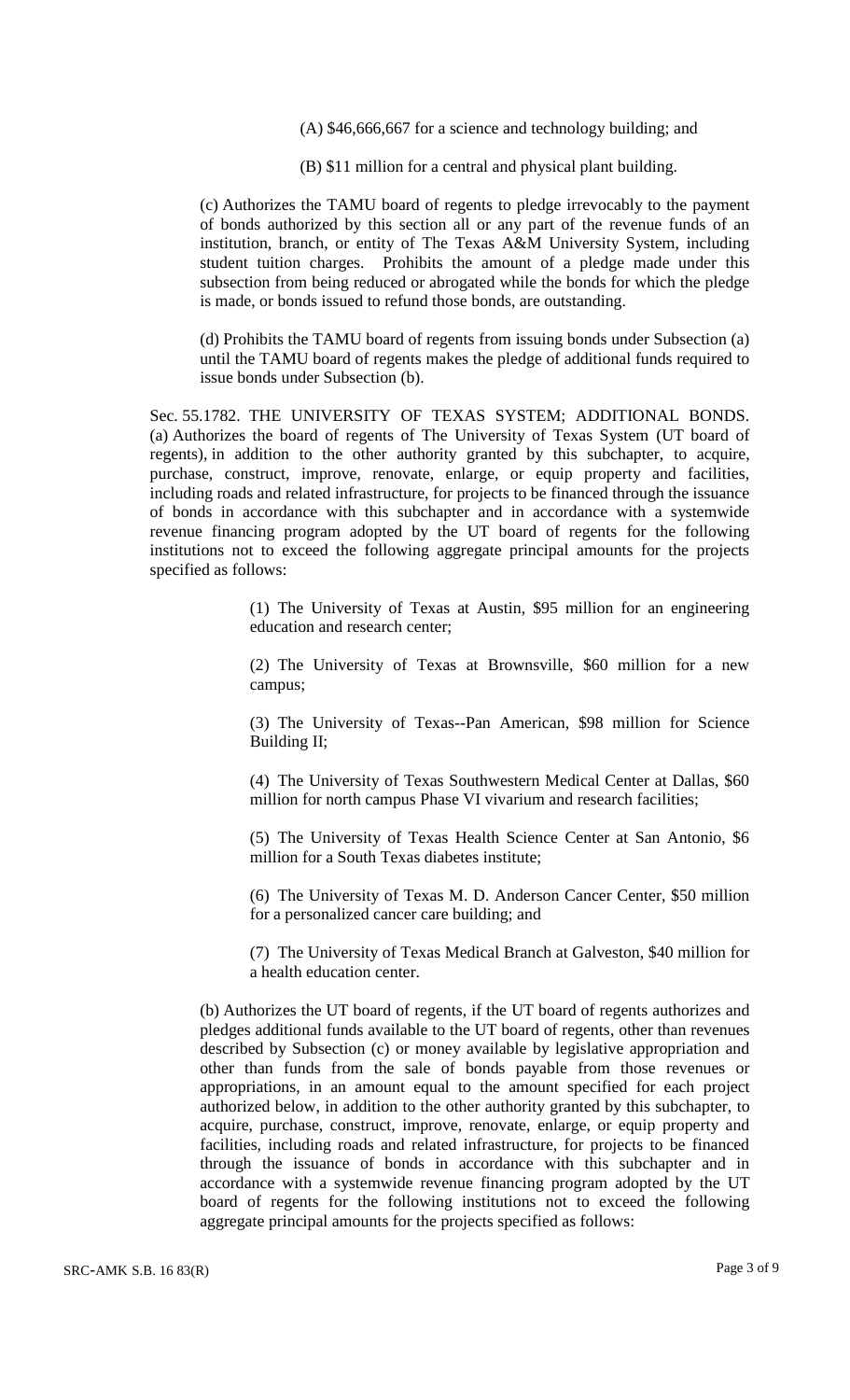(1) The University of Texas at Arlington, \$32,150,000 for renovation of and addition to a life science building;

(2) The University of Texas at Dallas, \$47,500,000 for an engineering building;

(3) The University of Texas at El Paso, \$40 million for an interdisciplinary research facility;

(4) The University of Texas at San Antonio, \$46,375,000 for an experimental science instructional building;

(5) The University of Texas at Tyler, \$24,250,000 for a STEM and business complex and renovation of the business building;

(6) The University of Texas Health Science Center at Houston, \$58,450,000 for the renovation and modernization of educational and research facilities;

(7) The University of Texas Health Science Center at San Antonio, \$4 million for an enhanced performance laboratory for the Barshop Institute for Longevity and Aging;

(8) The University of Texas Health Science Center at Tyler, \$2,502,500 for the Riter Center primary care training center renovation; and

(9) The University of Texas of the Permian Basin, \$30 million for an engineering building;

(c) Authorizes the UT board of regents to pledge irrevocably to the payment of bonds authorized by this section all or any part of the revenue funds of an institution, branch, or entity of The University of Texas System, including student tuition charges. Prohibits the amount of a pledge made under this subsection from being reduced or abrogated while the bonds for which the pledge is made, or bonds issued to refund those bonds, are outstanding.

(d) Prohibits the UT board of regents from issuing bonds under Subsection (a) until the UT board of regents makes the pledge of additional funds required to issue bonds under Subsection (b).

Sec. 55.1783. UNIVERSITY OF HOUSTON SYSTEM; ADDITIONAL BONDS. (a) Authorizes the board of regents of the University of Houston System (UH board of regents), in addition to the other authority granted by this subchapter, to acquire, purchase, construct, improve, renovate, enlarge, or equip property and facilities, including roads and related infrastructure, for projects to be financed through the issuance of bonds in accordance with this subchapter and in accordance with a systemwide revenue financing program adopted by the UH board of regents for the following institutions not to exceed the following aggregate principal amounts for the projects specified as follows:

> (1) the University of Houston, \$70 million for a pharmacy and biomedical sciences building;

> (2) the University of Houston--Clear Lake, \$75,600,000 for a science and academic support building;

> (3) the University of Houston--Downtown, \$41,429,000 for a science and technology building; and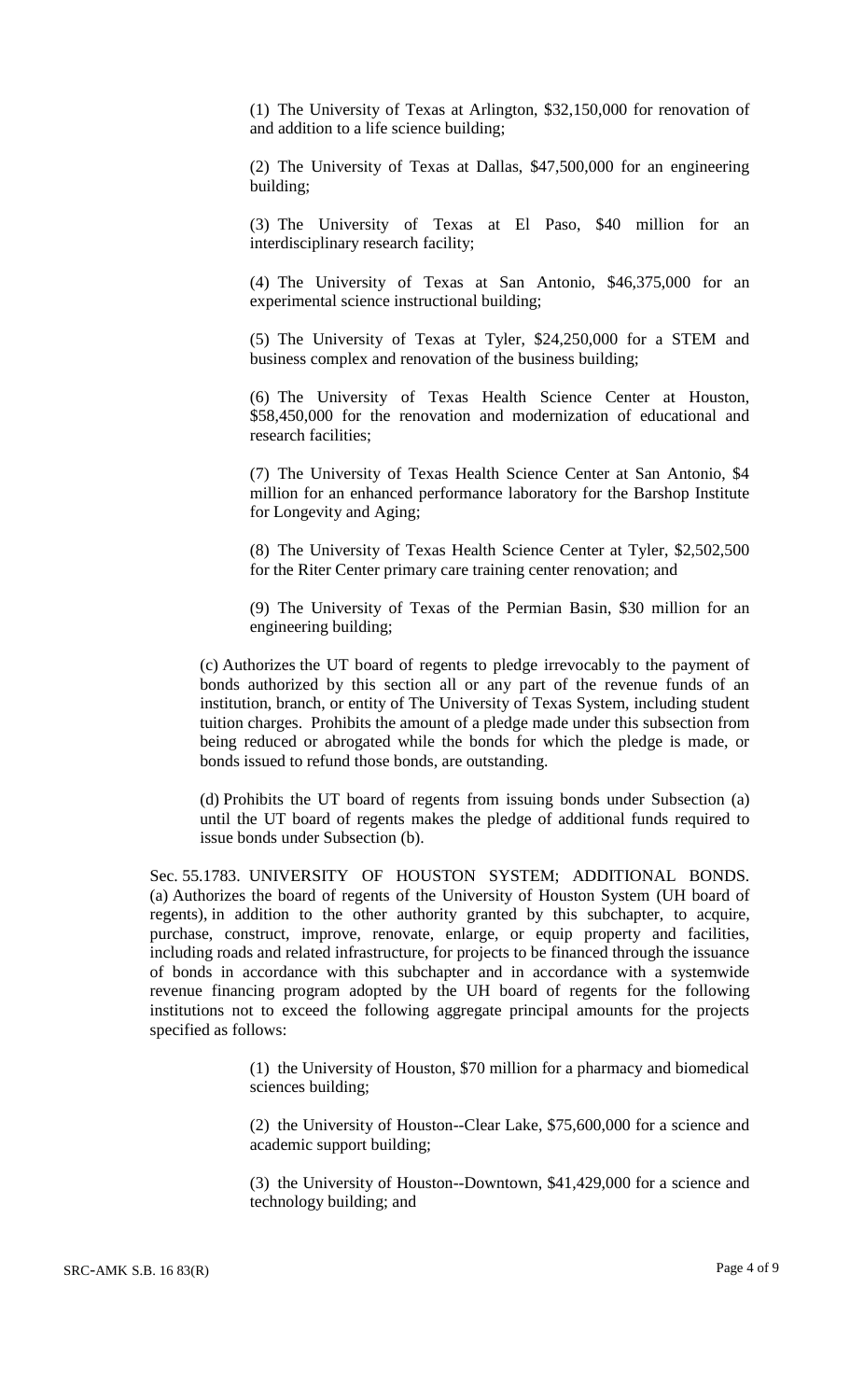(4) the University of Houston--Victoria, \$70 million for campus expansion.

(b) Authorizes the UH board of regents to pledge irrevocably to the payment of bonds authorized by this section all or any part of the revenue funds of an institution, branch, or entity of the University of Houston System, including student tuition charges. Prohibits the amount of a pledge made under this subsection from being reduced or abrogated while the bonds for which the pledge is made, or bonds issued to refund those bonds, are outstanding.

(c) Authorizes the UH board of regents, if sufficient funds are not available to the UH board of regents to meet its obligations under this section, to transfer funds among institutions, branches, and entities of the University of Houston System to ensure the most equitable and efficient allocation of available resources for each institution, branch, or entity to carry out its duties and purposes.

Sec. 55.1784. TEXAS STATE UNIVERSITY SYSTEM; ADDITIONAL BONDS. (a) Authorizes the board of regents of the Texas State University System (Texas State University board of regents), in addition to the other authority granted by this subchapter, to acquire, purchase, construct, improve, renovate, enlarge, or equip property and facilities, including roads and related infrastructure, for projects to be financed through the issuance of bonds in accordance with this subchapter and in accordance with a systemwide revenue financing program adopted by the Texas State University board of regents for the following institutions not to exceed the following aggregate principal amounts for the projects specified as follows:

(1) Lamar University, \$40 million for a science building;

(2) Lamar State College--Orange, \$21 million for a multipurpose education building;

(3) Lamar State College--Port Arthur, \$2,500,000 for an addition to the allied health building;

(4) Lamar Institute of Technology, \$12 million for renovation and replacement of the technical arts buildings;

(5) Texas State University--San Marcos:

(A) \$56 million for a joint project with The Texas A&M University System Health Science Center for a medical education and research building in Round Rock, Texas; and

(B) \$83 million for an engineering and science building; and

(6) Sam Houston State University, \$9,800,000 for an agriculture engineering technology building.

(b) Authorizes the Texas State University board of regents to pledge irrevocably to the payment of bonds authorized by this section all or any part of the revenue funds of an institution, branch, or entity of the Texas State University System, including student tuition charges. Prohibits the amount of a pledge made under this subsection from being reduced or abrogated while the bonds for which the pledge is made, or bonds issued to refund those bonds, are outstanding.

(c) Authorizes the Texas State University board of regents, if sufficient funds are not available to the Texas State University board of regents to meet its obligations under this section, to transfer funds among institutions, branches, and entities of the Texas State University System to ensure the most equitable and efficient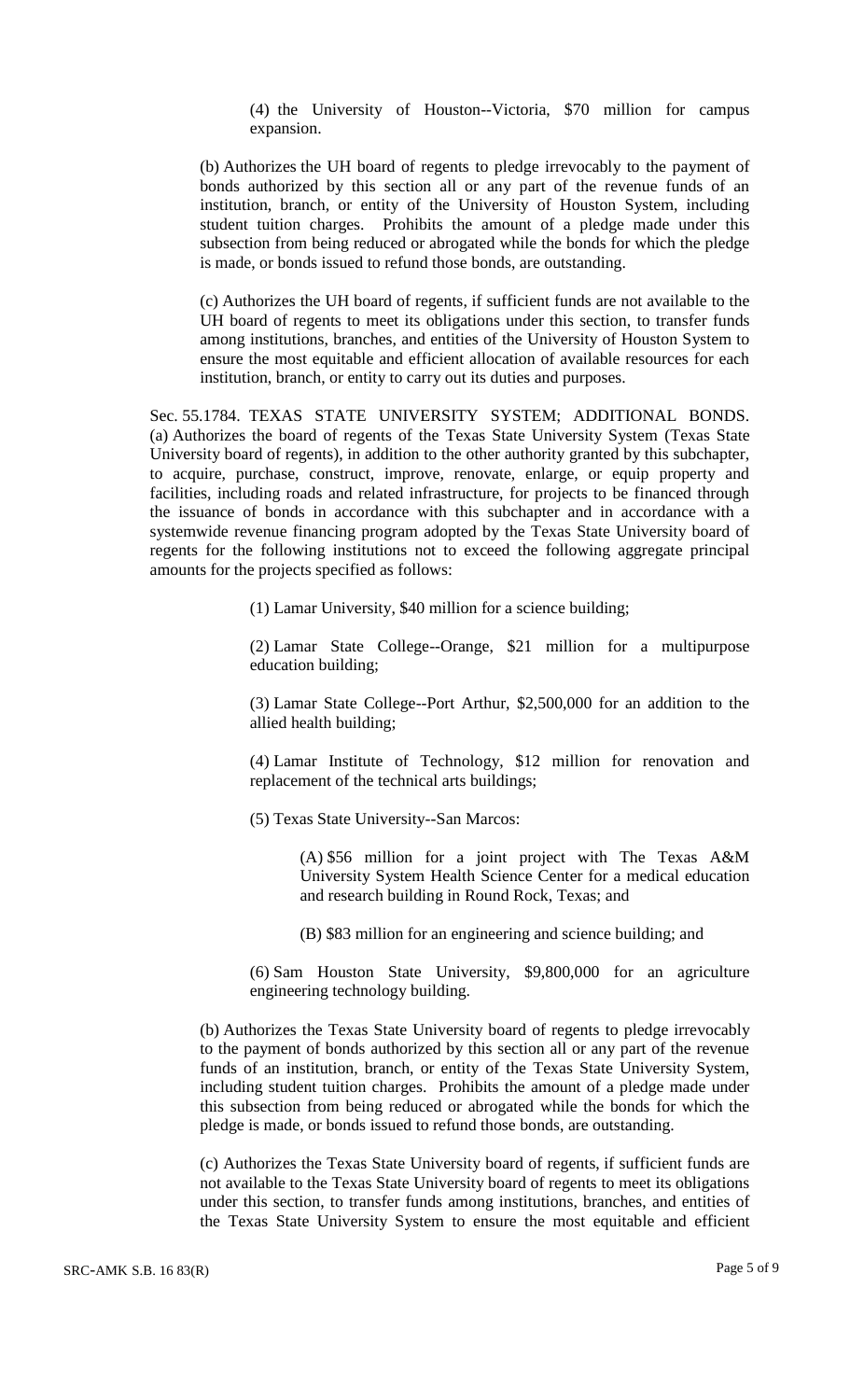allocation of available resources for each institution, branch, or entity to carry out its duties and purposes.

Sec. 55.1785. UNIVERSITY OF NORTH TEXAS SYSTEM; ADDITIONAL BONDS. (a) Authorizes the board of regents of the University of North Texas System (UNT board of regents), in addition to the other authority granted by this subchapter, to acquire, purchase, construct, improve, renovate, enlarge, or equip property and facilities, including roads and related infrastructure, for projects to be financed through the issuance of bonds in accordance with this subchapter and in accordance with a systemwide revenue financing program adopted by the UNT board of regents for the following institutions not to exceed the following aggregate principal amounts for the projects specified as follows:

> (1) the University of North Texas System, \$25 million for college of law building renovations;

> (2) the University of North Texas, \$48 million for a science and technology research facility;

> (3) the University of North Texas at Dallas, \$70 million for a library and student success center; and

> (4) the University of North Texas Health Sciences Center at Fort Worth, \$66,600,000 for an interdisciplinary research building.

(b) Authorizes the UNT board of regents to pledge irrevocably to the payment of bonds authorized by this section all or any part of the revenue funds of an institution, branch, or entity of the University of North Texas System, including student tuition charges. Prohibits the amount of a pledge made under this subsection from being reduced or abrogated while the bonds for which the pledge is made, or bonds issued to refund those bonds, are outstanding.

(c) Authorizes the UNT board of regents, if sufficient funds are not available to the UNT board of regents to meet its obligations under this section, to transfer funds among institutions, branches, and entities of the University of North Texas System to ensure the most equitable and efficient allocation of available resources for each institution, branch, or entity to carry out its duties and purposes.

Sec. 55.1786. TEXAS WOMAN'S UNIVERSITY. (a) Authorizes the board of regents of Texas Woman's University (TWU board of regents), in addition to the other authority granted by this subchapter, to acquire, purchase, construct, improve, renovate, enlarge, or equip property and facilities, including roads and related infrastructure, for a science and technology learning center, to be financed through the issuance of bonds in accordance with this subchapter not to exceed the aggregate principal amount of \$37,996,928.

(b) Authorizes the TWU board of regents to pledge irrevocably to the payment of bonds authorized by this section all or any part of the revenue funds of Texas Woman's University, including student tuition charges. Prohibits the amount of a pledge made under this subsection from being reduced or abrogated while the bonds for which the pledge is made, or bonds issued to refund those bonds, are outstanding.

Sec. 55.1787. MIDWESTERN STATE UNIVERSITY; ADDITIONAL BONDS. (a) Authorizes the board of regents of Midwestern State University (MSU board of regents), in addition to the other authority granted by this subchapter, to acquire, purchase, construct, improve, renovate, enlarge, or equip property and facilities, including roads and related infrastructure, for library, College of Education, and information technology facilities at Midwestern State University, to be financed through the issuance of bonds in accordance with this subchapter not to exceed the aggregate principal amount of \$29,990,000.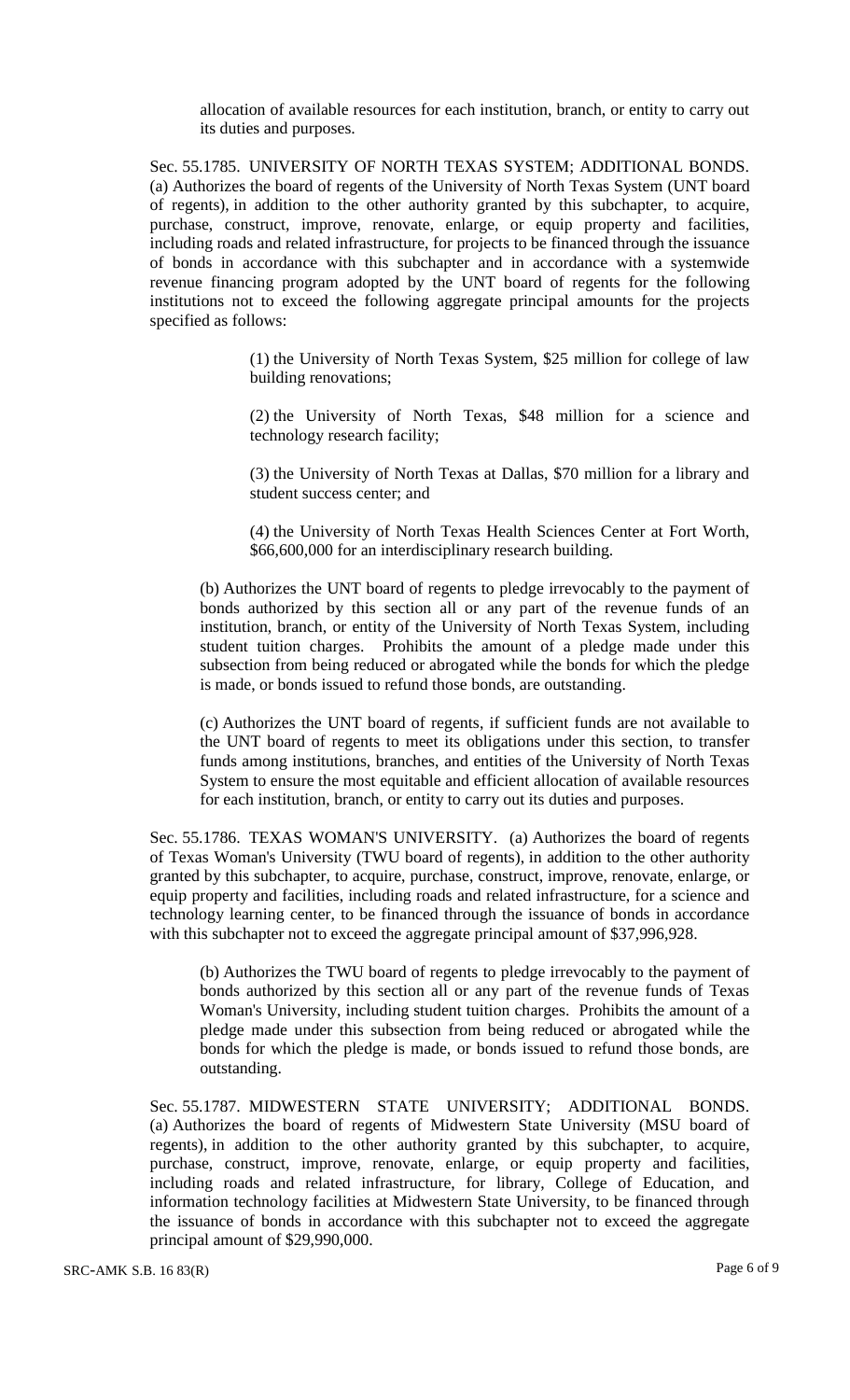(b) Authorizes the MSU board of regents to pledge irrevocably to the payment of bonds authorized by this section all or any part of the revenue funds of Midwestern State University, including student tuition charges. Prohibits the amount of a pledge made under this subsection from being reduced or abrogated while the bonds for which the pledge is made, or bonds issued to refund those bonds, are outstanding.

Sec. 55.1788. STEPHEN F. AUSTIN STATE UNIVERSITY. (a) Authorizes the board of regents of Stephen F. Austin State University (SFASU board of regents), in addition to the other authority granted by this subchapter, to acquire, purchase, construct, improve, renovate, enlarge, or equip property and facilities, including roads and related infrastructure, for a science, technology, engineering, and mathematics research building at Stephen F. Austin State University, to be financed through the issuance of bonds in accordance with this subchapter not to exceed the aggregate principal amount of \$50 million.

(b) Authorizes the SFASU board of regents to pledge irrevocably to the payment of bonds authorized by this section all or any part of the revenue funds of Stephen F. Austin State University, including student tuition charges. Prohibits the amount of a pledge made under this subsection from being reduced or abrogated while the bonds for which the pledge is made, or bonds issued to refund those bonds, are outstanding.

Sec. 55.1789. TEXAS TECH UNIVERSITY SYSTEM; ADDITIONAL BONDS. (a) Authorizes the board of regents of the Texas Tech University System (TTU board of regents), in addition to the other authority granted by this subchapter, to acquire, purchase, construct, improve, renovate, enlarge, or equip property and facilities, including roads and related infrastructure, for projects to be financed through the issuance of bonds in accordance with this subchapter and in accordance with a systemwide revenue financing program adopted by the TTU board of regents for the following institutions not to exceed the following aggregate principal amounts for the projects specified as follows:

(1) Texas Tech University Health Sciences Center:

(A) \$40,500,000 for Lubbock education, research, and technology facilities;

(B) \$75 million for the El Paso Medical Science Building II;

(C) \$17,010,000 for the Permian Basin academic facility; and

(2) Texas Tech University, \$78,975,000 for a research building; and

(3) Angelo State University, \$16,758,000 for a health and human services building.

(b) Authorizes the TTU board of regents to pledge irrevocably to the payment of bonds authorized by this section all or any part of the revenue funds of an institution, branch, or entity of the Texas Tech University System, including student tuition charges. Prohibits the amount of a pledge made under this subsection from being reduced or abrogated while the bonds for which the pledge is made, or bonds issued to refund those bonds, are outstanding.

(c) Authorizes the TTU board of regents, if sufficient funds are not available to the TTU board of regents to meet its obligations under this section, to transfer funds among institutions, branches, and entities of the Texas Tech University System to ensure the most equitable and efficient allocation of available resources for each institution, branch, or entity to carry out its duties and purposes.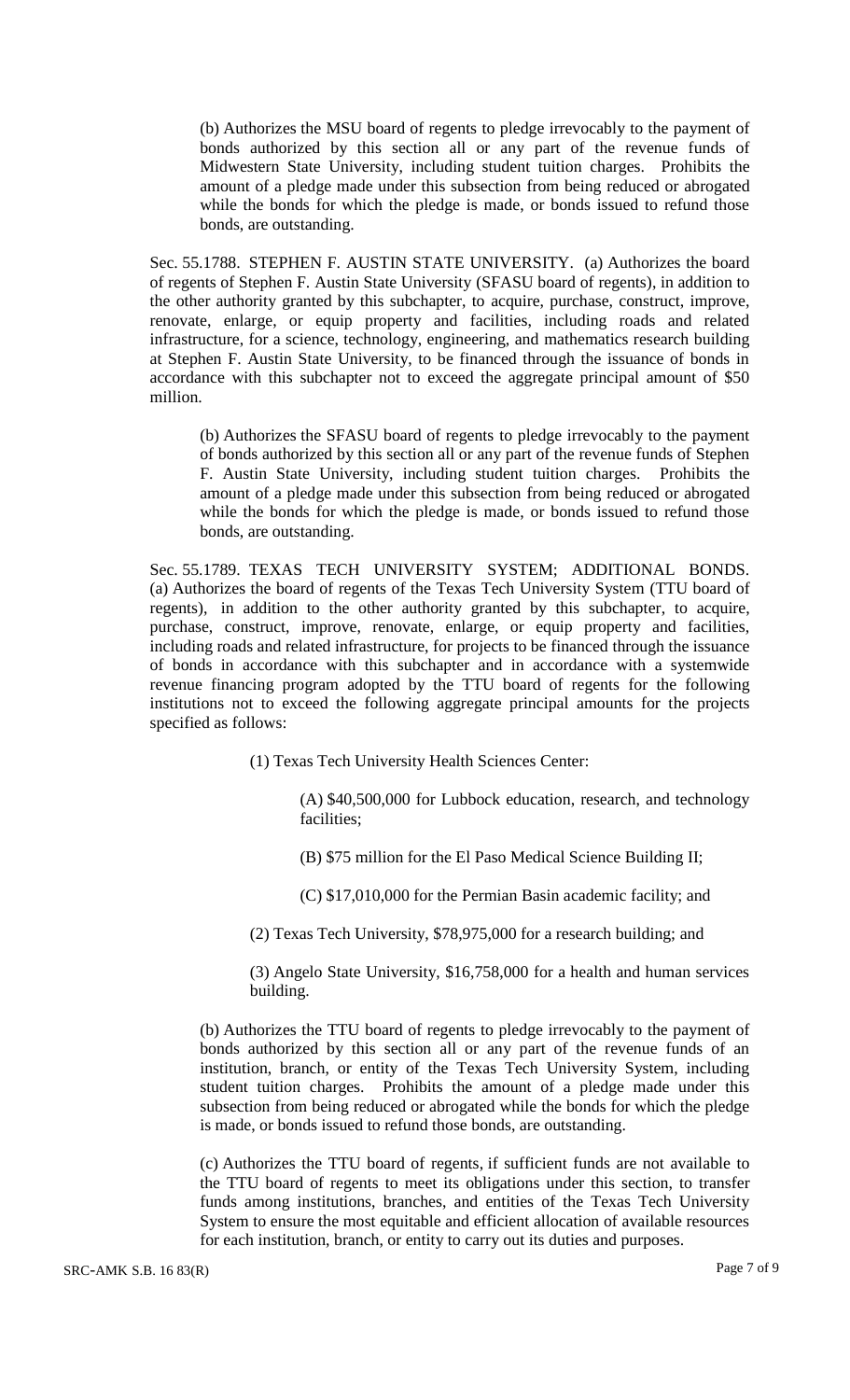Sec. 55.17891. TEXAS SOUTHERN UNIVERSITY; ADDITIONAL BONDS. (a) Authorizes the board of regents of Texas Southern University (Texas Southern University board of regents), in addition to the other authority granted by this subchapter, to acquire, purchase, construct, improve, renovate, enlarge, or equip property and facilities, including roads and related infrastructure, for the Robert J. Terry Library at Texas Southern University, to be financed through the issuance of bonds in accordance with this subchapter not to exceed the aggregate principal amount of \$66,017,661.

(b) Authorizes the Texas Southern University board of regents to pledge irrevocably to the payment of bonds authorized by this section all or any part of the revenue funds of Texas Southern University, including student tuition charges. Prohibits the amount of a pledge made under this subsection from being reduced or abrogated while the bonds for which the pledge is made, or bonds issued to refund those bonds, are outstanding.

Sec. 55.17892. TEXAS STATE TECHNICAL COLLEGE SYSTEM. (a) Authorizes the board of regents of the Texas State Technical College System (TSTC board of regents), in addition to the other authority granted by this subchapter, to acquire, purchase, construct, improve, renovate, enlarge, or equip property and facilities, roads, or related infrastructure, for projects to be financed through the issuance of bonds in accordance with this subchapter for the following institutions not to exceed the following aggregate principal amounts for the projects specified as follows:

> (1) Texas State Technical College--Harlingen, \$3 million for Phase II of the Engineering Technology Center renovation;

> (2) Texas State Technical College--Marshall, \$1,500,000 for renovation of aviation technology facilities; and

> (3) Texas State Technical College--Waco, \$5 million for water system infrastructure replacement.

(b) Authorizes the TSTC board of regents to pledge irrevocably to the payment of those bonds all or any part of the revenue funds of an institution, branch, or entity of the Texas State Technical College System, including student tuition charges. Prohibits the amount of a pledge made under this subsection from being reduced or abrogated while the bonds for which the pledge is made, or bonds issued to refund those bonds, are outstanding.

(c) Authorizes the TSTC board of regents, if sufficient funds are not available to the board to meet its obligations under this section, to transfer funds among institutions, branches, and entities of the Texas State Technical College System to ensure the most equitable and efficient allocation of available resources for each institution, branch, or entity to carry out its duties and purposes.

SECTION 2. Amends Section 61.0572(e), Education Code, as follows:

(e) Provides that approval of the Texas Higher Education Coordinating Board (THECB) is not required to acquire real property that is financed by bonds issued under certain sections, including Sections 55.1781-55.17892, except that THECB is required to review all real property to be financed by bonds issued under those sections to determine whether the property meets the standards adopted by THECB for cost, efficiency, and space use. Requires THECB, if the property does not meet those standards, to notify the governor, the lieutenant governor, the speaker of the house of representatives, and the Legislative Budget Board. Makes nonsubstantive changes.

SECTION 3. Amends Section 61.058(b), Education Code, as follows: